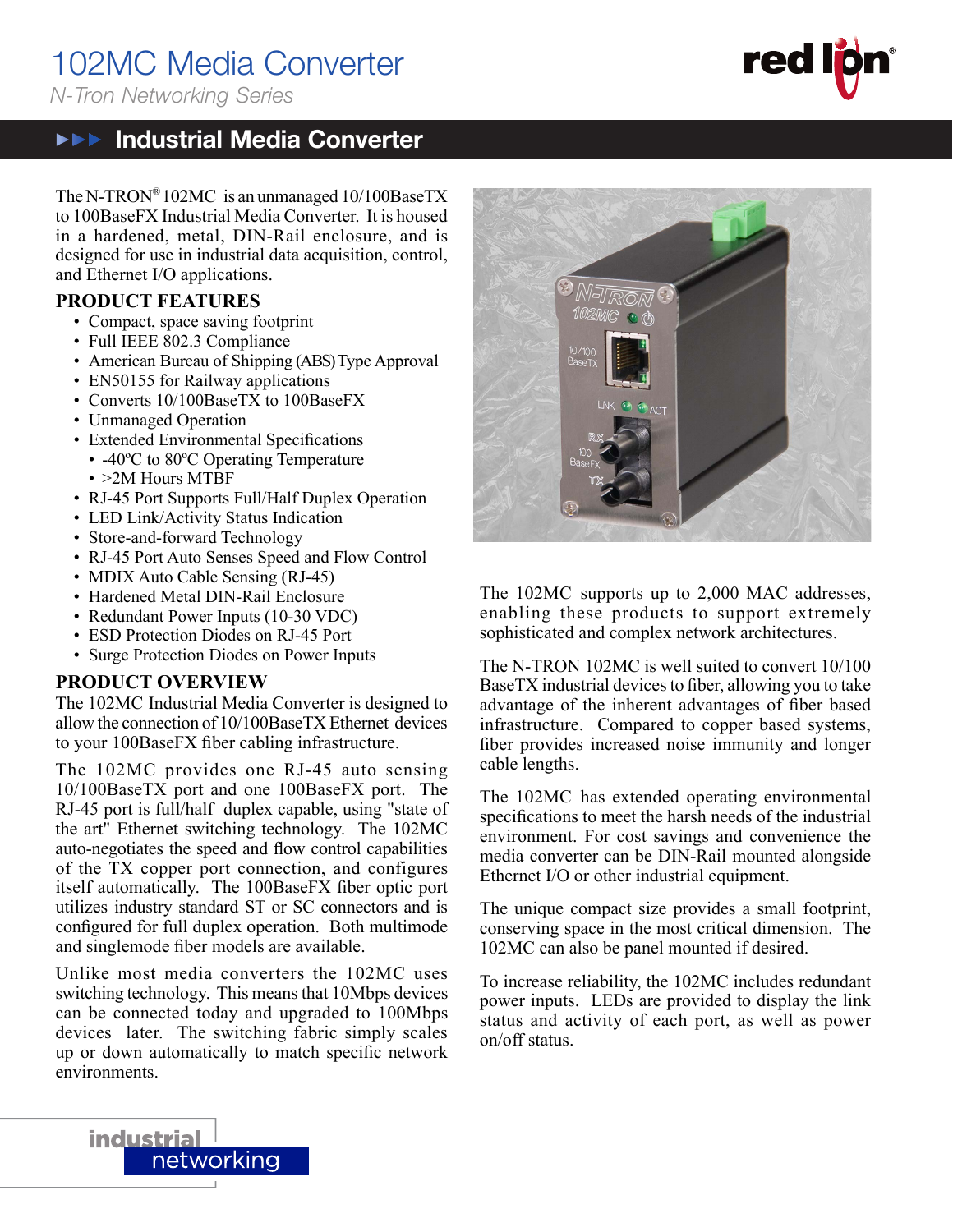### **102MC SPECIFICATIONS**

#### **Case Dimensions**

| Height:   | 2.9"             | $(7.4 \text{ cm})$     |
|-----------|------------------|------------------------|
| Width:    | 1.5"             | $(3.9 \text{ cm})$     |
| Depth     | 3.6"             | $(12.3 \text{ cm})$    |
| Weight:   |                  | $0.5$ lbs. $(0.22$ kg) |
| DIN-Rail: | 35 <sub>mm</sub> |                        |

### **Electrical**

Input Voltage: 10-30 VDC

Input Current: 140mA@24V BTU/hr: 11.5 @24VDC Inrush: 8.5Amp/0.7ms@24V

C to 80 $\circ$ C

C to 85 $\circ$ C

### **Environmental**

Operating Temperature: Storage Temperature: 40°C to 85°<br>Operating Humidity: 10% to 95% Operating Humidity: 10% to 95%<br>
(Non Condensing)<br>
Operating Altitude: 0 to 10,000 ft.

Operating Altitude:

## **Network Media**

100BaseTX: >Cat5 Cable 100BaseFX Singlemode: 7-10/125μm

>Cat3 Cable

Multimode: 50-62.5/125μm

## **Connectors**<br>10/100BaseTX:

One (1) RJ-45 TX Port 100BaseFX: One (1) ST or SC Duplex Port

# **Recommended Wiring Clearance**<br>Front: 4" (10.16 cm)

4" (10.16 cm) Top: 1" (2.54 cm)

### **Fiber Transceiver Characteristics**

| Fiber Length                                                                   | $2km*$   | $15km**$ | $40km**$ | $80 km^{**}$ |  |
|--------------------------------------------------------------------------------|----------|----------|----------|--------------|--|
| TX Power Min                                                                   | $-19dBm$ | $-15dBm$ | -5dBm    | -5dBm        |  |
| RX Sensitivity Max                                                             | $-31dBm$ | -31dBm   | -34dBm   | -34dBm       |  |
| Wavelength                                                                     | 1310nm   | 1310nm   | 1310nm   | 1550nm       |  |
| $\star$ . A distance of a $\Box$ is a sequence of a state of a state of $\Box$ |          |          |          |              |  |

\* Multimode Fiber Optic Cable \*\* Singlemode Fiber Optic Cable

### **BENEFITS**

### **Industrial Media Converter**

- Compact Size, Small Footprint
- Converts 10/100BaseTX to 100BaseFX
- High Reliability/Availability
- Extended Environmental Specifications
- Hardened Metal DIN-Rail Enclosure
- High Performance
- High MTBF >2M Hours (measured)
- ESD Protection Diodes on RJ-45 Ports
- Surge Protection Diodes on Power Inputs

#### **Ease of Use**

- Plug & Play Operation
- RJ-45 Auto Sensing 10/100BaseTX Port
- RJ-45 Port Auto Senses Duplex, Speed, and Cable Type
- Compact DIN-Rail Package

#### **Increased Performance**

- Full Wire Speed Capable
- 100BaseFX Fiber Uplink
- Full Duplex Capable
- Eliminates Network Collisions
- Increases Network Determinism

### **Regulatory Approvals**

*FCC Title 47 Part 15 Subpart BClass A ICES-003- Class A CE: EN61000-6-2,4 EN61000-4-2,3,4,5,6 UL Listed (US and Canada) per ANSI/ISA-12.12.01-2000, Class I, Div 2, Groups A,B,C,D,T5; EN55011 Class A GOST-R Certifi ed RoHS Compliant ABS Type Approval for Shipboard Applications DNV Type Approval Certifi cation EN50155 for Railway Applications*

**Designed to comply with:**

*IEEE 1613 for Electric Utility Substations NEMA TS1/TS2 for Traffi c Control Equipment*